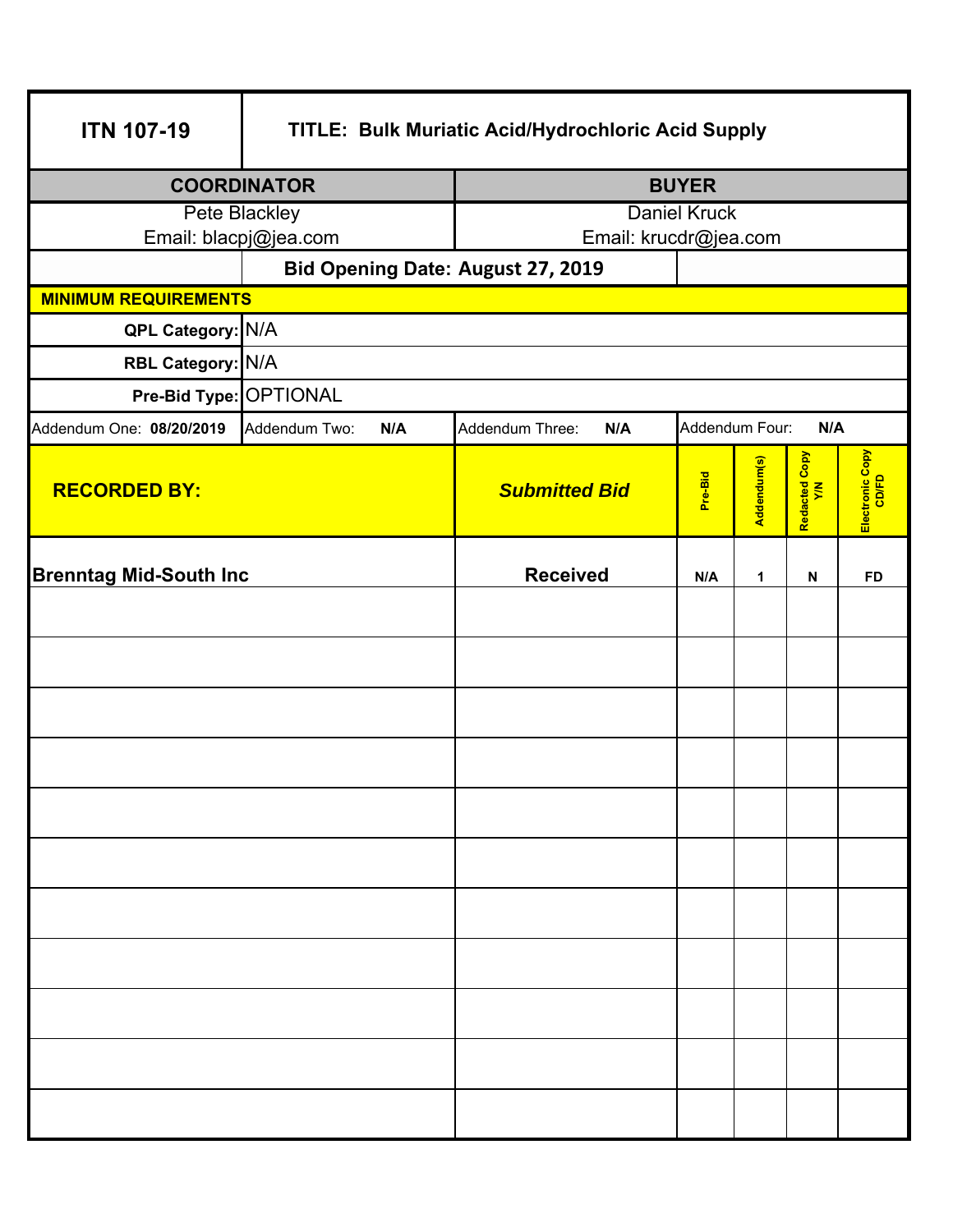| <b>IFB 119-19</b>                                | TITLE: Large Diameter Pipe (LDP) Program - King Street and<br><b>Shircliff Way Water Main (WM) Replacement</b> |                                                     |         |              |                    |                          |  |
|--------------------------------------------------|----------------------------------------------------------------------------------------------------------------|-----------------------------------------------------|---------|--------------|--------------------|--------------------------|--|
| <b>COORDINATOR</b>                               |                                                                                                                | <b>BUYER</b>                                        |         |              |                    |                          |  |
| <b>Arthur Bides</b>                              |                                                                                                                | David King                                          |         |              |                    |                          |  |
| Email: bidear@jea.com                            |                                                                                                                | Email: kinggd@jea.com                               |         |              |                    |                          |  |
|                                                  |                                                                                                                | Bid Opening Date: August 27, 2019                   |         |              |                    |                          |  |
| <b>MINIMUM REQUIREMENTS</b><br>QPL Category: N/A |                                                                                                                |                                                     |         |              |                    |                          |  |
| RBL Category: WM2                                |                                                                                                                |                                                     |         |              |                    |                          |  |
|                                                  | Pre-Bid Type: MANDATORY                                                                                        |                                                     |         |              |                    |                          |  |
| Addendum One: 08/07/2019                         | Addendum Two: 08/14/2019                                                                                       | Addendum Four:<br>N/A<br>Addendum Three: 08/21/2019 |         |              |                    |                          |  |
| <b>RECORDED BY:</b>                              |                                                                                                                | <b>Submitted Bid</b>                                | Pre-Bid | Addendum(s)  | Copy<br>Redacted C | Electronic Copy<br>CD/FD |  |
| <b>Callaway Contracting, Inc.</b>                |                                                                                                                | \$1,741,700.00                                      | Y       | 3            | N                  | <b>FD</b>                |  |
| <b>DB Civil Construction, LLC</b>                |                                                                                                                | \$1,299,485.50                                      | Y       | 3            | N                  | <b>FD</b>                |  |
| <b>Grimes Utilities, Inc.</b>                    |                                                                                                                | \$2,251,669.00                                      | Y       | 3            | N                  | <b>FD</b>                |  |
| J. B. Coxwell Contracting, Inc.                  |                                                                                                                | \$987,065.00                                        | Y       | 3            | N                  | <b>FD</b>                |  |
| Jax Underground Utilities, Inc.                  |                                                                                                                | \$1,480,241.14                                      | Y       | 3            | N                  | <b>FD</b>                |  |
| Jax Utilities Management, Inc.                   |                                                                                                                | \$1,379,667.66                                      | Y       | 3            | N                  | <b>FD</b>                |  |
| Petticoat-Schmitt Civil Contractors, Inc.        |                                                                                                                | \$1,679,879.00                                      | Y       | $\mathbf{3}$ | N                  | CD                       |  |
| <b>TB Landmark Construction, Inc.</b>            |                                                                                                                | \$1,524,911.00                                      | Y       | 3            | N                  | <b>FD</b>                |  |
|                                                  |                                                                                                                |                                                     |         |              |                    |                          |  |
|                                                  |                                                                                                                |                                                     |         |              |                    |                          |  |
|                                                  |                                                                                                                |                                                     |         |              |                    |                          |  |
|                                                  |                                                                                                                |                                                     |         |              |                    |                          |  |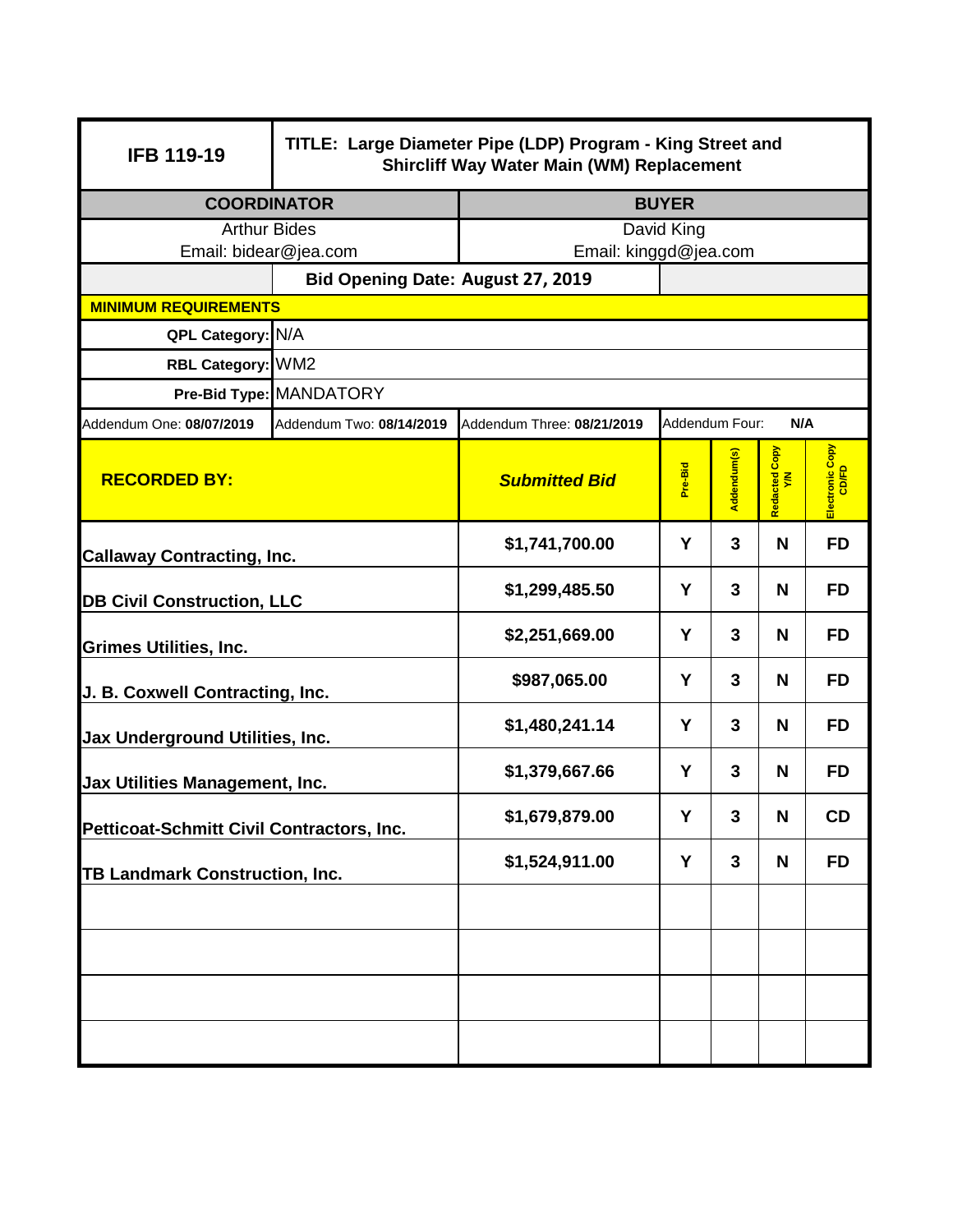| <b>RFP 124-19</b>             | TITLE: Progressive Design-Build Services for the<br><b>Water Purification Demonstration Facility</b> |                        |                       |             |                    |                          |  |
|-------------------------------|------------------------------------------------------------------------------------------------------|------------------------|-----------------------|-------------|--------------------|--------------------------|--|
| <b>COORDINATOR</b>            |                                                                                                      | <b>BUYER</b>           |                       |             |                    |                          |  |
| Ryan Popko                    |                                                                                                      | <b>Daniel Kruck</b>    |                       |             |                    |                          |  |
| Email: popkrr@jea.com         |                                                                                                      | Email: krucdr@jea.com  |                       |             |                    |                          |  |
|                               | Bid Opening Date: August 27, 2019                                                                    |                        |                       |             |                    |                          |  |
| <b>MINIMUM REQUIREMENTS</b>   |                                                                                                      |                        |                       |             |                    |                          |  |
| QPL Category: N/A             |                                                                                                      |                        |                       |             |                    |                          |  |
| RBL Category: N/A             |                                                                                                      |                        |                       |             |                    |                          |  |
|                               | Pre-Bid Type: MANDATORY                                                                              |                        |                       |             |                    |                          |  |
| Addendum One: 08/21/2019      | Addendum Two:<br>N/A                                                                                 | Addendum Three:<br>N/A | Addendum Four:<br>N/A |             |                    |                          |  |
| <b>RECORDED BY:</b>           |                                                                                                      | <b>Submitted Bid</b>   | Pre-Bid               | Addendum(s) | Redacted Copy<br>ξ | Electronic Copy<br>CD/FD |  |
| <b>The Haskell Company</b>    |                                                                                                      | <b>Received</b>        | Υ                     | 1           |                    | FD                       |  |
| <b>Garney Companies, Inc</b>  |                                                                                                      | <b>Received</b>        | Y                     | 1           |                    | <b>FD</b>                |  |
| <b>Carollo Engineers, Inc</b> |                                                                                                      | <b>Received</b>        | Υ<br>1                |             | <b>FD</b>          |                          |  |
| <b>CDM Constructors, Inc.</b> |                                                                                                      | <b>Received</b>        | Υ                     | 1           |                    | <b>FD</b>                |  |
|                               |                                                                                                      |                        |                       |             |                    |                          |  |
|                               |                                                                                                      |                        |                       |             |                    |                          |  |
|                               |                                                                                                      |                        |                       |             |                    |                          |  |
|                               |                                                                                                      |                        |                       |             |                    |                          |  |